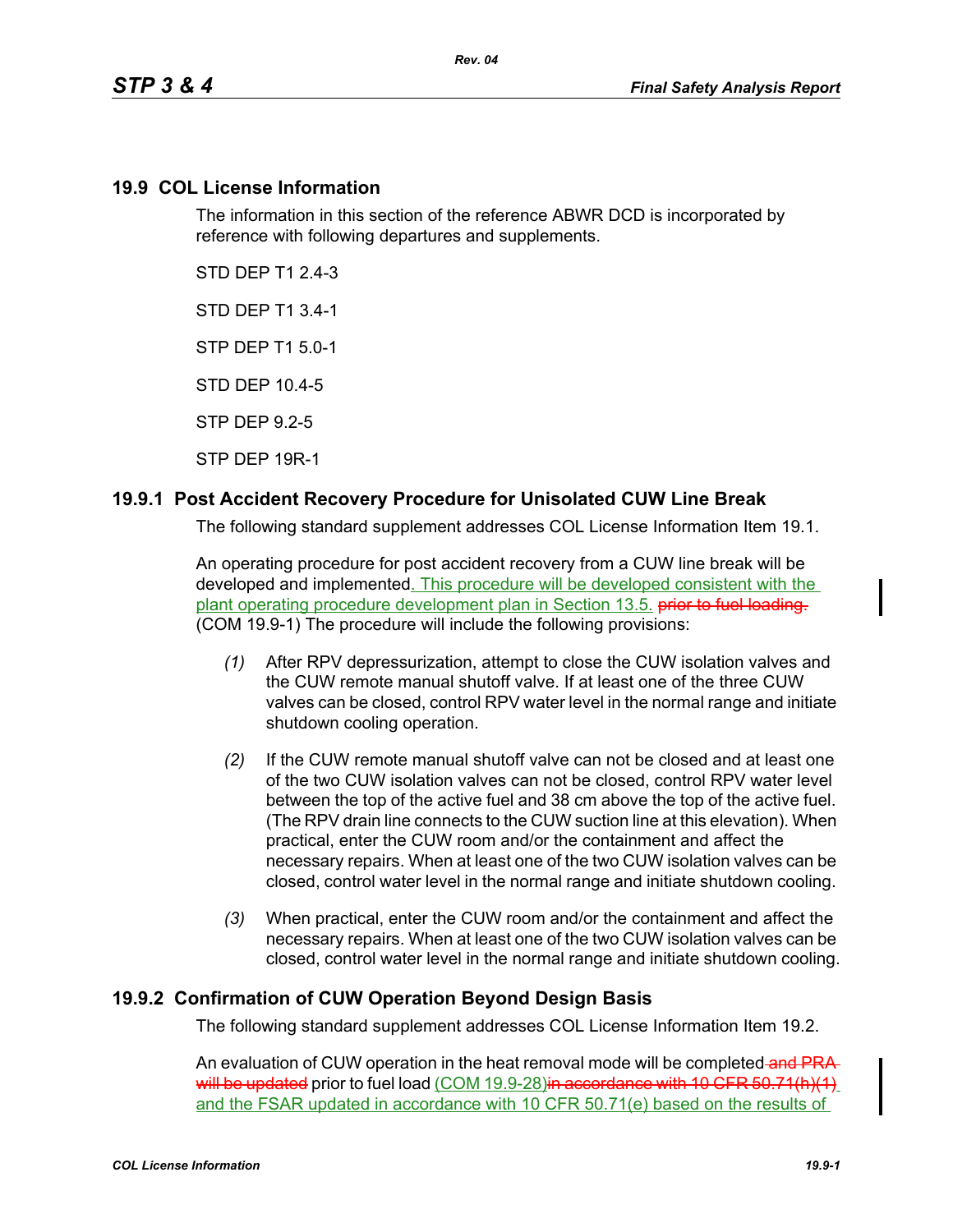this evaluation. This evaluation will confirm that the following areas will remain functional while operating outside their design basis temperature values:

- *(1)* The CUW nonregenerative heat exchanger
- *(2)* The CUW piping downstream of the regenerative heat exchanger
- *(3)* The RCW piping downstream of the nonregenerative heat exchanger
- *(4)* The feedwater piping downstream of CUW injection
- *(5)* Piping supports for the above piping

The emergency operating procedure to operate the CUW in heat exchanger bypass mode will be developed and implemented. This procedure will be developed consistent with the plant operating procedure development plan in Section 13.5. **-prior**to fuel loading. (COM 19.9-2) This procedure will include the following steps:

- *(1)* Terminate RBCCW flow to the RHR heat exchangers.
- *(2)* Bypass the hot water heat exchanger in the RBCCW line.
- *(3)* Bypass the flow control valve which controls RBCCW flow through the NRHX.

## **19.9.3 Event Specific Procedures for Severe External Flooding**

#### STP DEP T1 5.0-1

*Internal* and external *flooding is addressed in Appendix 19R. The site selection process will take into account the worst case predicted flood. Then grade level and flood control methods (e.g., site grading) will be determined based on this predicted flood level. The grade level floor will be 0.3 meters above this predicted flood level. Therefore, external flooding should not be a major concern for the ABWR. To further reduce the susceptibility of external floods, plant and site specific procedures will be developed by the COL applicant for severe external flooding using the following guidelines:* 

*(1) Check that the door between the turbine building and service buildings is closed.*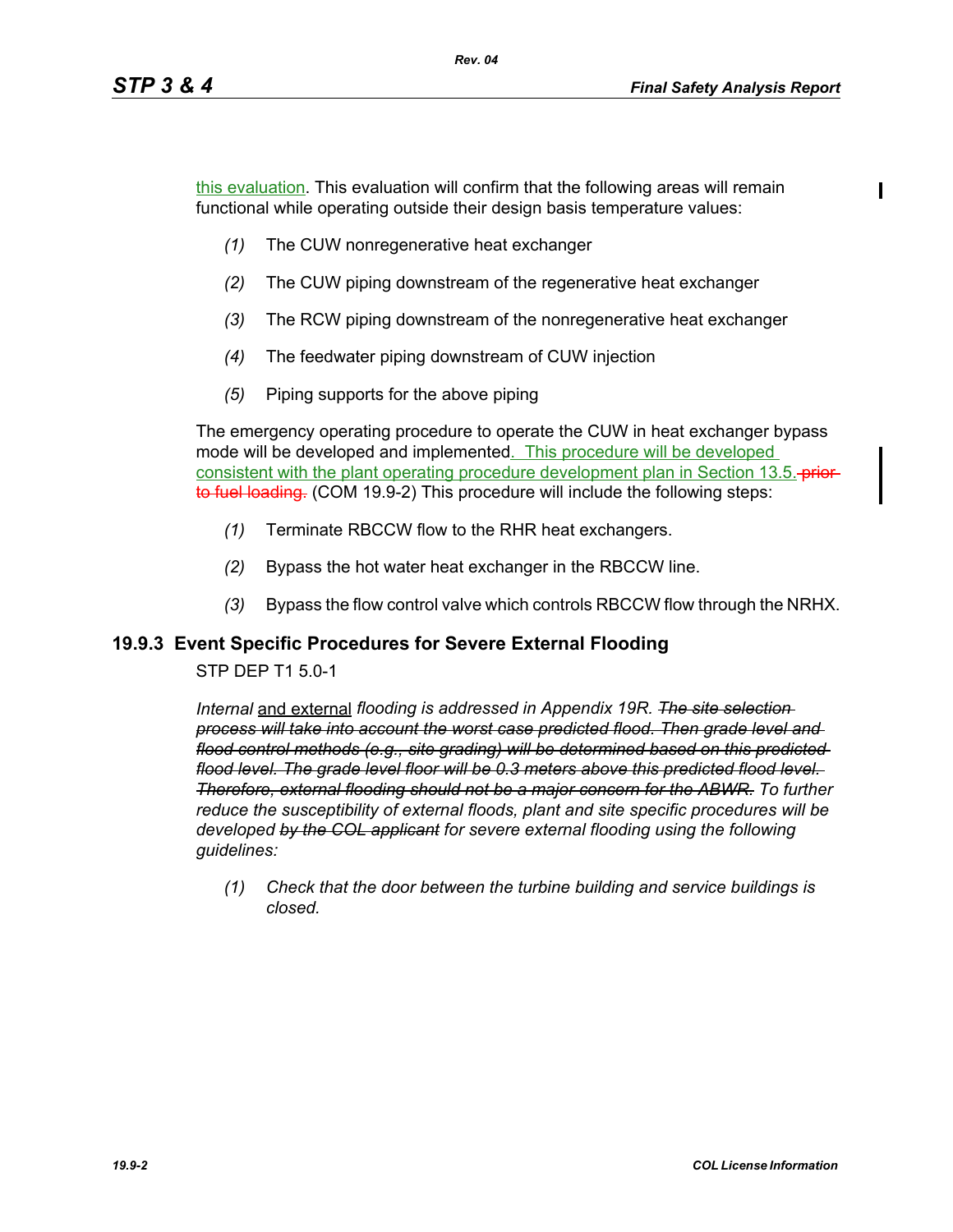- *(2) Sandbag the external doors to the*
	- *(a) Reactor building,*
	- *(b) Control building,*
	- *(c) Service building,*
	- *(d) Pump house at the ultimate heat sink,*
	- *(d) (e) Diesel generator fuel oil transfer pits, and*
	- *(e) (f) Radwaste building.*
- *(3) Close and dog all external water tight doors in the reactor and control buildings.*
- *(4) Shut the plant down.*
- *(5) Use power from the diesel generators if offsite power is lost.*

*Underground passages between buildings would not be affected because they are required to be watertight.*

The following site-specific supplement addresses departure STP DEP T1 5.0-1.

The operating procedure for severe external flooding will be developed and implemented. This procedure will be developed consistent with the plant operating procedure development plan in Section 13.5. **prior to fuel loading.** (COM 19.9-3) The procedure will include the above guidelines and the following:

- *(1)* Procedures and training will be developed to ensure that observation of the main cooling reservoir is conducted such that main control room personnel will be alerted on indications of a main cooling reservoir breach. These procedures will also direct that the main control room access door all watertight doors will be verified closed immediately on receipt of such notification.
- *(2)* The site layout will be such that unobstructed views of the area between the main cooling reservoir and units 3&4 are available to the personnel assigned responsibility to alert the main control room staff of a potential main cooling reservoir breach. If necessary, lighting will be provided to ensure such views at night.
- *(3)* Procedures will be developed to ensure that flood barriers and external watertight doors are verified closed on notification of Colorado River dam failures upstream of the site or upon notification of severe storms with a potential for significant rainfall.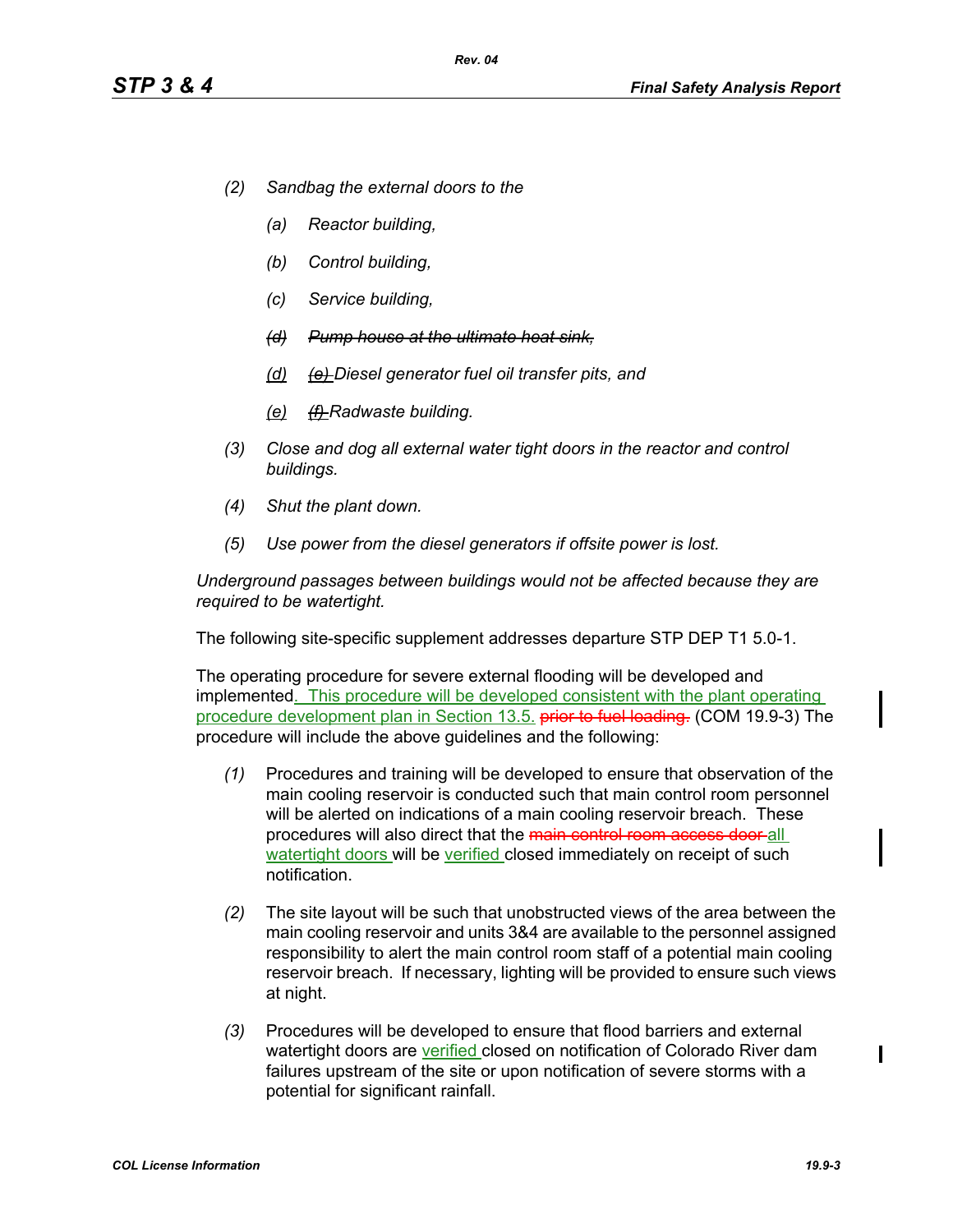*(4)* Frequent, periodic inspections of the main cooling reservoir will be performed to detect any indications of potential main cooling reservoir failure.

## **19.9.4 Confirmation of Seismic Capacities Beyond the Plant Design Basis**

The following standard supplement addresses COL License Information Item 19.4.

The following actions will be taken (COM 19.9-4) and the FSAR updated in accordance with 10 CFR 50.71(e) based upon the results of these analyses: **The seismic capacity** analysis will be completed prior to fuel loading and the PRA will be updated in accordance with 10 CFR 50.71(h)(1). (COM 19.9-4)

- *(1)* The High-Confidence Low Probability of Failure (HCLPF) values for the important plant-specific/as-built components corresponding to the generic components defined in Subsection 19H.4.3 shall be determined. The values will be compared to the assumed HCLPF values given in Tables 19H-1 or 19I-1. This will be completed prior to fuel load.
- *(2)* HCLPF values for site-specific SSCs (UHS/Pump House structure, Cooling Tower, and RSW Piping Tunnel, and Diesel Generator Oil Storage Vault) whose failure may affect the plant response to seismic events and which are not included in the analyses described in Appendix 19H will be established. This will be completed by September 2010 and included in the COLA at the next scheduled update to incorporate these HCLPF values into Appendix 19H.
- *(3)* The investigation for the potential for seismic induced soil failure at 1.67 times the site-specific SSE will be completed prior to fuel load.
- *(4)* The system model (seismic accident sequences) developed in the DCD will be updated to incorporate capacity reductions due to site-specific effects (soil liquefaction) and site-specific SSCs (Ultimate Heat Sink (UHS), including Reactor Service Water (RSW) Pumphouse, Cooling Tower, RSW Piping Tunnel, and Diesel Generator Oil Storage Vault). Then, it will be determined whether site-specific soil failures control the seismic HCLPF capacities of SSCs associated with the seismic accident sequences. Based on the result of the update, the sequence- and plant-level seismic HCLPF capacity will be determined. This activity will be completed prior to the fuel load.
- *(5)* The remainder of the actions specified in Appendix 19H.5 will be completed prior to fuel load.

#### **19.9.5 Plant Walkdowns**

The following standard supplement addresses COL License Information Item 19.5.

Procedures for plant walkdowns to identify seismic, fire, and internal flooding vulnerabilities will be developed and implemented. These procedures will be developed consistent with the plant operating procedure development plan in Section 13.5. prior to fuel loading. (COM 19.9-5)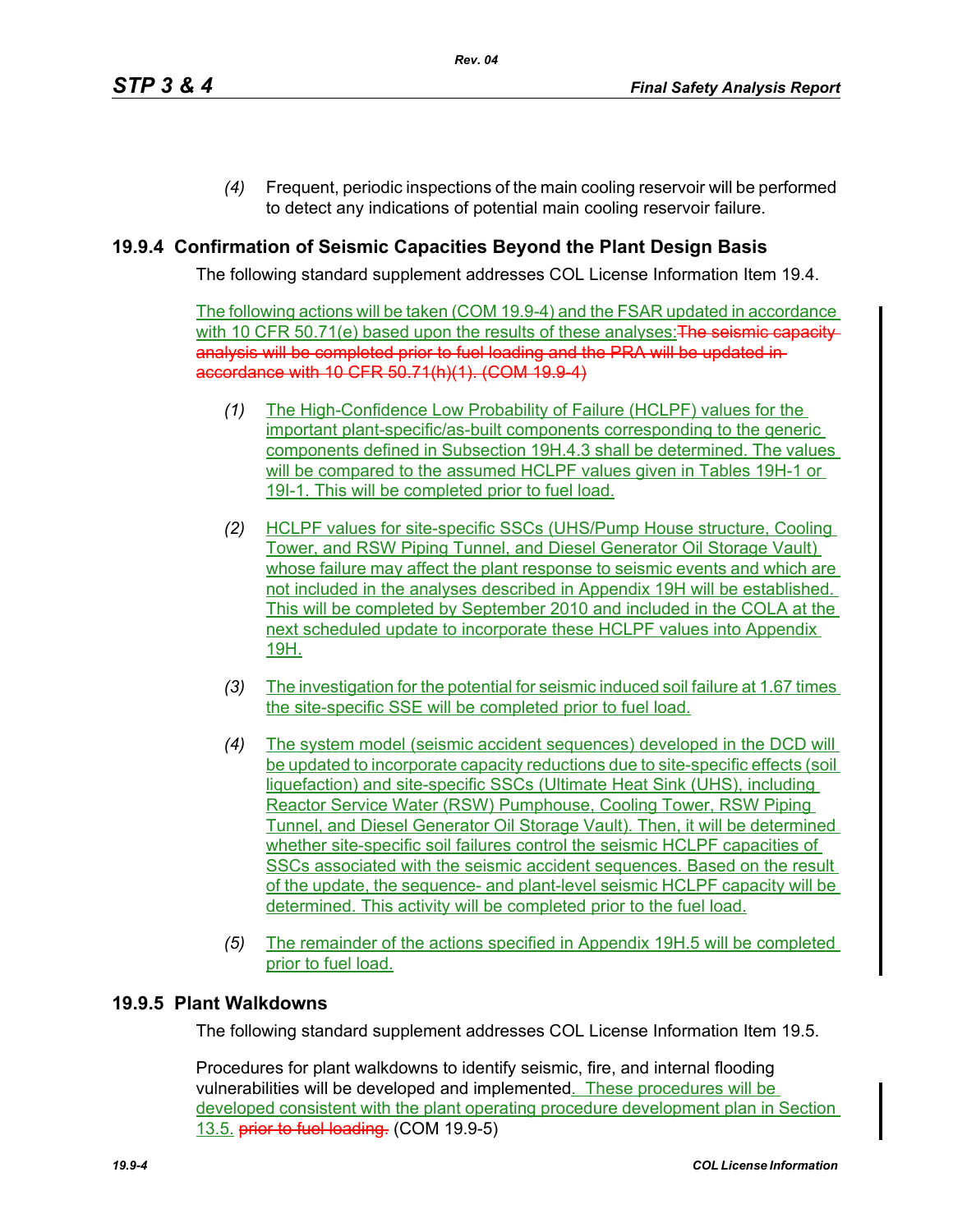# **19.9.6 Confirmation of Loss of AC Power Event**

The following site-specific supplement addresses COL License Information Item 19.6.

The site-specific frequency estimate for the loss of AC power event (Subsection 19D.3.1.2.4) is complete. The assessment addressed site-specific parameters (asindicated in NUREG/CR-6890) such as specific causes (e.g., a severe storm) of the loss of power, and their impact on a timely recovery of AC power using data from NUREG/CR-6890 for the Electric Reliability Council of Texas (ERCOT). This evaluation verified that the overall risk impact of grid events at STP is bounded by the original Subsection 19D analysis.

# **19.9.7 Procedures and Training for Use of AC-Independent Water Addition**

The following standard supplement addresses COL License Information Item 19.7.

Operating procedures and training for AC-Independent Water Addition will be developed and implemented. These procedures will be developed consistent with the plant operating procedure development plan in Section 13.5. prior to fuel loading. Training on these procedures will be developed and implemented as described in Section 13.2.The procedures will identify system valve actuations, which provide ACIWA via the RHR System as a water source to the RPV or Containment. (COM 19.9-6) The procedures will address operation of the ACIWA for vessel injection or drywell spray operation. Operation of the ACIWA System in the vessel injection mode requires valves F005, F101, and F102 to be opened and valve F592 to be closed. Reactor depressurization to below ACIWA System operating pressure is required prior to ACIWA operation in the vessel injection mode. Operation of the ACIWA in the drywell spray mode requires valves F017, F018, F101, and F102 to be opened and valve F592 to be closed. These valves are shown on Figure 5.4-10. The diesel fire pump will start automatically when the ACIWA is properly aligned for vessel injection or drywell spray. If the normal firewater system water supply is unavailable, the alternate water supply can be made available by opening the manual valve between the diesel driven fire pump and the alternate water supply. This valve is shown in Figure 9.5-4. If it is necessary to use a fire truck for vessel injection or drywell spray, valve F103 must be opened in addition to operation of the valves discussed above for ACIWA operation. The valve for operation of the ACIWA using the fire truck is also shown on Figure 5.4-10. All of the valves required for ACIWA operation are manually operable.

STP 3 & 4 will make dose rate calculations for the specific configuration being constructed. These calculations will include the specific piping layout, shielding considerations, the potential for systems within the room to have recently been operated and thus contain radioactive coolant, and any other factors that significantly affect the dose rates. These dose rate calculations will be considered in the development of the specific plant procedures for ACIWA operation.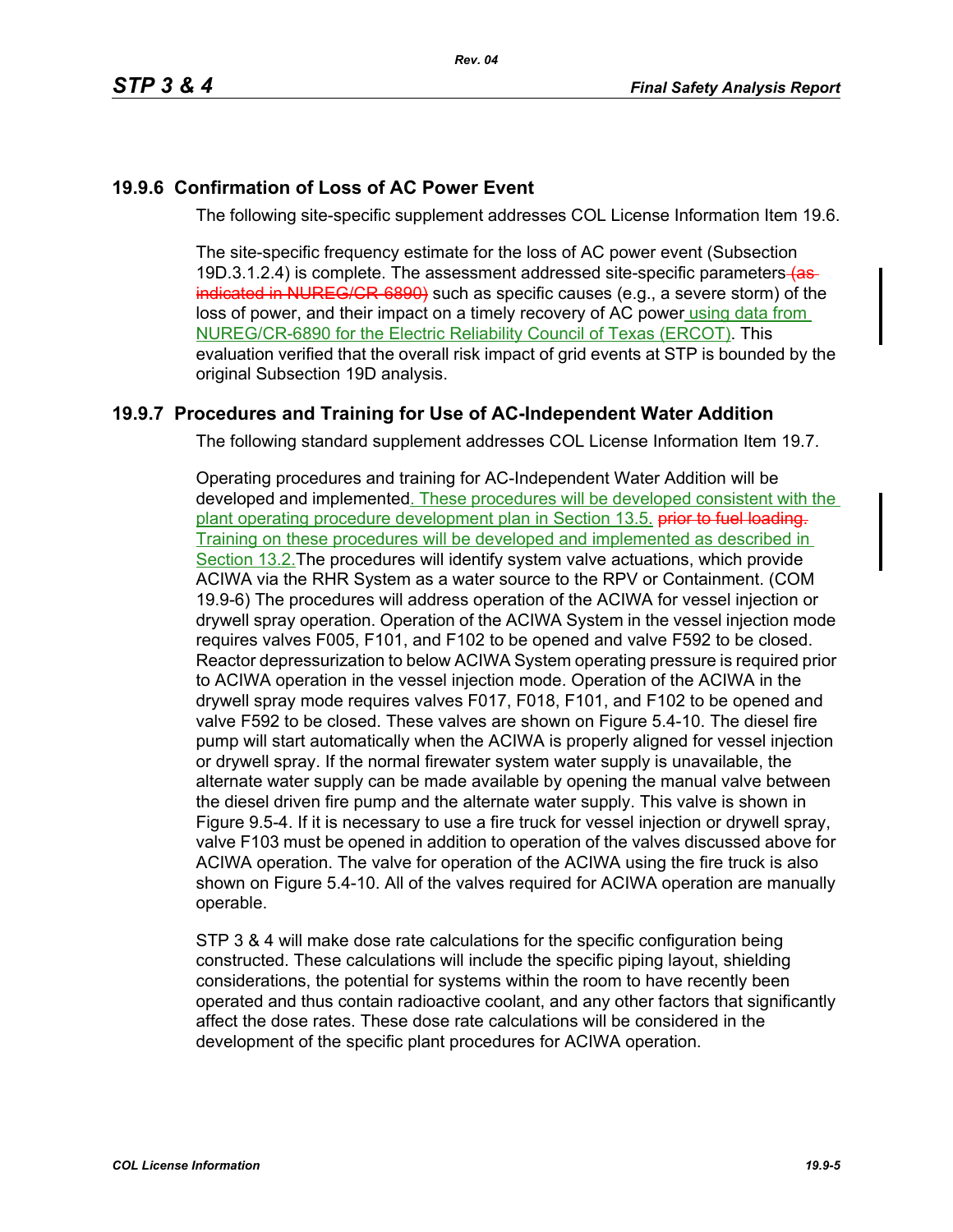#### **19.9.8 Actions to Avoid Common-Cause Failures in the Essential** *Multiplexing System (EMUX)* **Communications Function (ECF) and Other Common Cause Failures**

STD DEP T1 3.4-1

*To reduce the potential for significant EMUX* ECF *common cause failures, (Subsection 19N.4.12), the COL applicant will take the following actions:*

- *(1) To eliminate remote multiplexing unit (RMU)* interface function (RIF) *miscalibration as a credible source of EMUX* ECF *common cause failure, administrative procedures will be established to perform cross-channel checking of RMU* RIF *outputs at the main control room safety system logic and control instrumentation, as a final check point of RMU* RIF *calibration work.*
- *(2)* To prevent any unidentified *EMUX* ECF faults/failure modes (e.g., an undetected software fault) from propagating to other *EMUX* ECF divisions, the plant operating procedures will include the appropriate detailed procedures necessary to assure that the ABWR plant operations are maintained in compliance with the governing Technical Specifications during the periods of divisional *EMUX* ECF failure. This will assure that such unidentified faults are effectively eliminated as a credible source of *EMUX* ECF common cause failure. These procedures will also include the appropriate symptom-based operator actions to assure that adequate core cooling is maintained in the hypothetical event of an entire *EMUX* ECF system failure.
- *(3)* To eliminate maintenance/test errors as a credible source of *EMUX* ECF common cause failure, administrative procedures will be established which will not permit the same technician to work on multiple divisions of the *EMUX* ECF. As noted in Subsection 19D.7, a maintenance procedure must be established so that if a sensor is found out of tolerance, before it is recalibrated, the calibration instrument is first checked. In addition, the same technician will not be allowed to calibrate sensors in different divisions.

The following standard supplement addresses COL License Information Item 19.8.

Test, maintenance, surveillance and administrative procedures will be developed and implemented. These procedures will be developed consistent with the plant operating procedure development plan in Section 13.5 prior to fuel loading to ensure credible common mode failures cannot occur. (COM 19.9-7) These procedures shall include the above actions 1 through 3.

## **19.9.9 Actions to Mitigate Station Blackout Events**

The following standard supplement addresses COL License Information Item 19.9.

The analyses and procedures to confirm the assumptions modeled in PRA will be developed and implemented. The procedures will be developed consistent with the

 $\blacksquare$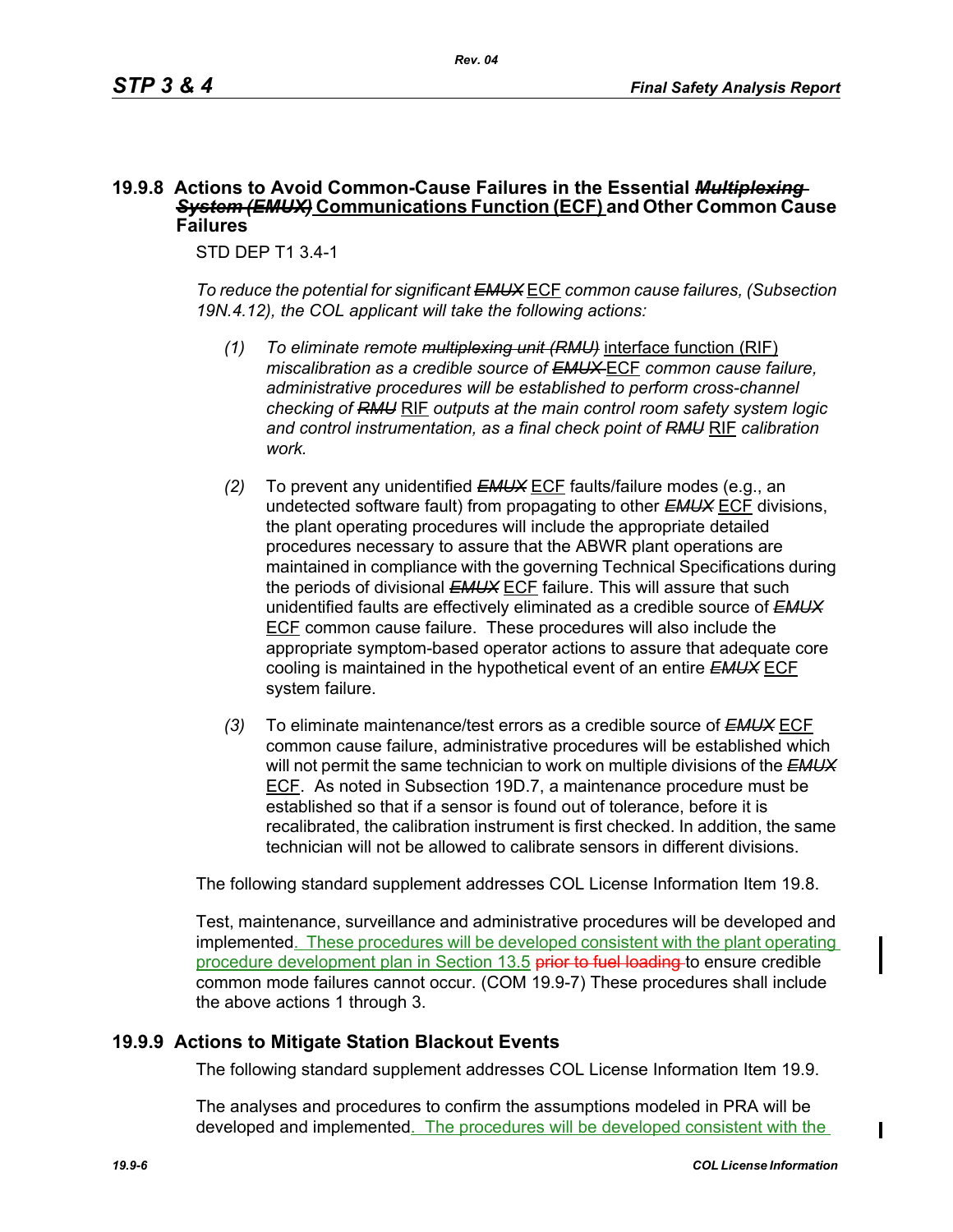plant operating procedure development plan in Section 13.5. prior to fuel loading and the The PRA will be updated in accordance with 10 CFR 50.71(h)(1). (COM 19.9-8) The following actions will be performed to confirm these assumptions:

- *(1)* Confirm that the minimum condensate storage tank volume is 570 cubic meters.
- *(2)* Develop battery loading profiles to define appropriate load shedding during station blackout to ensure that the RCIC System can be operated for approximately 8 hours (See Subsection 8.3.2.1.3.1). (COM 5.4-1)
- *(3)* Perform analyses to confirm that RCIC room temperature will not exceed equipment design temperature without room cooling for at least 8 hours. (COM 5.4-2)
- *(4)* Perform analyses to confirm that control room temperature will not exceed equipment design temperature for at least 8 hours without room cooling.
- *(5)* Develop procedures for the emergency replenishment of gas supply for safety-related, pneumatically operated components. A discussion of the types of actions which could be taken is in Subsection 19E.2.1.2.2.2(2)(b).
- *(6)* Develop procedures to provide backup DC power to ADS valves to keep the valves open as long as possible to keep the reactor vessel depressurized if such action was necessary during a Station Blackout. See the discussion in Subsection 19E.2.1.2.2.2(a).

The detailed procedures that supplement the Emergency Procedure Guidelines will include the manual valve operation that is noted in Subsection 19.7.3(3a).

## **19.9.10 Actions to Reduce Risk of Internal Flooding**

STP DEP 19R-1

#### *(8) Ensure that the design of the RSW System includes anti-siphon capability on both the supply and return lines to the UHS.*

The following site-specific supplement addresses COL License Information Item 19.10.

Training, design, site-specific PRA based analysis, and procedures to reduce risk of internal flooding in the turbine, control, and reactor buildings, and the RSW pump house will be developed and implemented-prior to fuel loading. The procedures will be developed consistent with the plant operating procedure development plan in Section 13.5. The site specific PRA will be updated in accordance with 10 CFR 50.71(h)(1). Training on these procedures will be developed and implemented as described in Section 13.2. (COM 19.9-9) These will include the following:

*(1)* Training on isolation of potential flooding sources.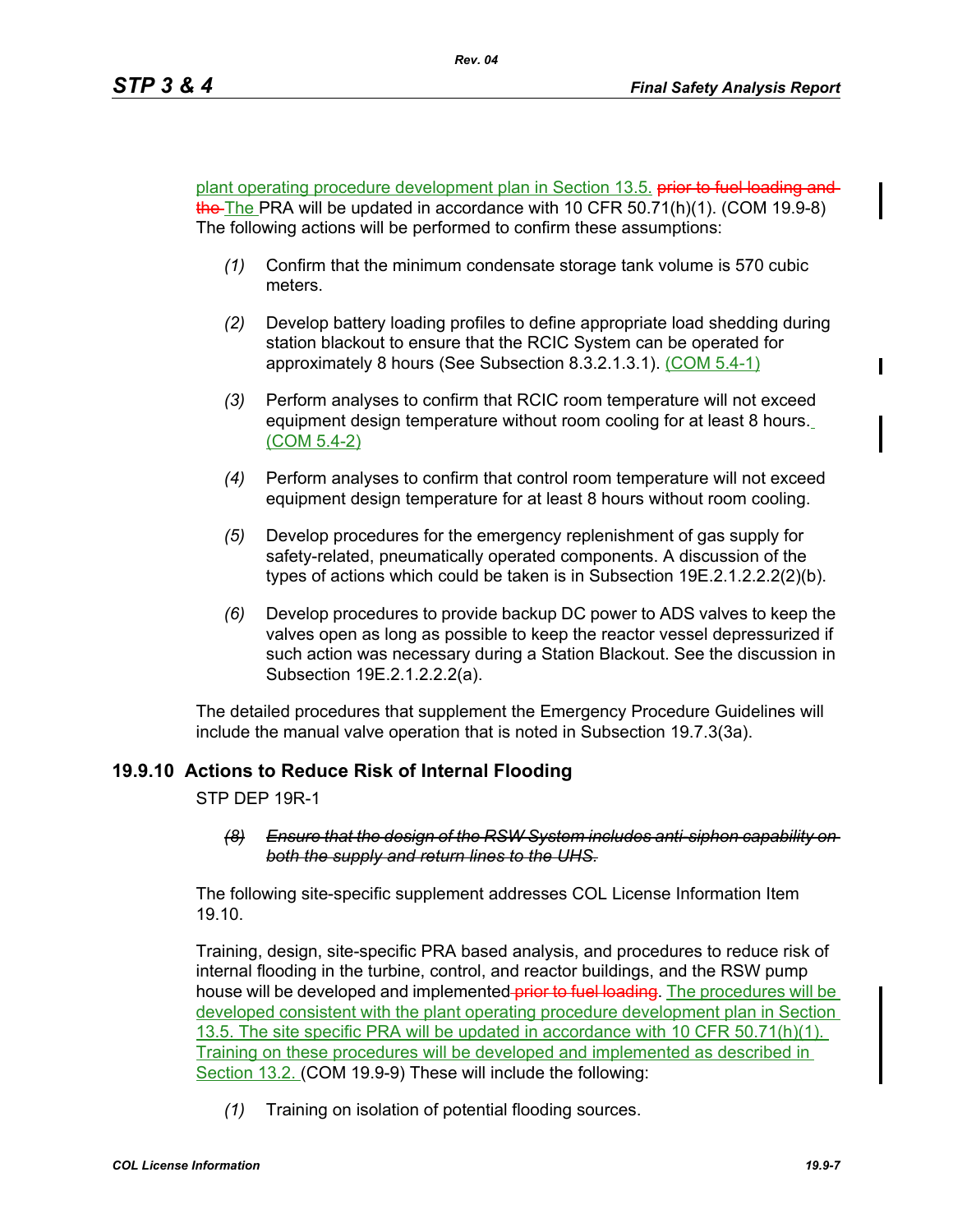- *(2)* Maintenance of pump trip and valve isolation capability of potential unlimited flood sources will be controlled to assure that flood mitigation capability exists at all times. If pump trip and valve isolation capability is unavailable, procedures to monitor applicable piping lines for leakage must be implemented and replacement/repair of failed components must be completed as soon as possible or other mitigative features must be implemented.
- *(3)* Sizing of floor drains must be adequate to accommodate all potential flood rates. In sizing the floor drains, the following considerations must be addressed:
	- *(a)* The maximum volume and flow rate of potential flood sources on each floor must be calculated based on ANSI/ANS 58.2, "Design Basis For Protection Of Light Water Nuclear Power Plants Against The Effects Of Postulated Pipe Rupture."
	- *(b)* The floor drain sizing must be able to drain the highest flow rate in that area without allowing flood buildup to reach installed equipment in another area containing equipment from a different train or division (i.e. less than 200mm).
	- *(c)* The size and number of floor drains will account for the probability of some drains becoming clogged with debris.
- *(4)* Procedures for maintenance of watertight integrity of buildings and rooms especially during shutdown conditions.
- *(5)* Procedure to ensure that if flooding occurs in an ECCS divisional room that the watertight door to the affected room will not be opened until watertight integrity of the remaining ECCS rooms is assured.
- *(6)* Complete a site-specific PRA-based analysis for potential flood sources, the potential for flooding in the UHS pump house, and required mitigation features.
- *(7)* Procedure to open doors or hatches to divert water from safety-related equipment following postulated floods.
- *(8)* Ensure that seals on radwaste tunnels between buildings are adequate to prevent interbuilding flooding.
- *(9)* Ensure that the RSW pump house is designed to prevent interdivisional flooding and water in excess of 4000 meters of RSW piping cannot gravity drain to the control building.
- (10) Ensure that the redundant RSW supply side isolation valves shut on receipt of a high-high level indication in the RCW heat exchanger room.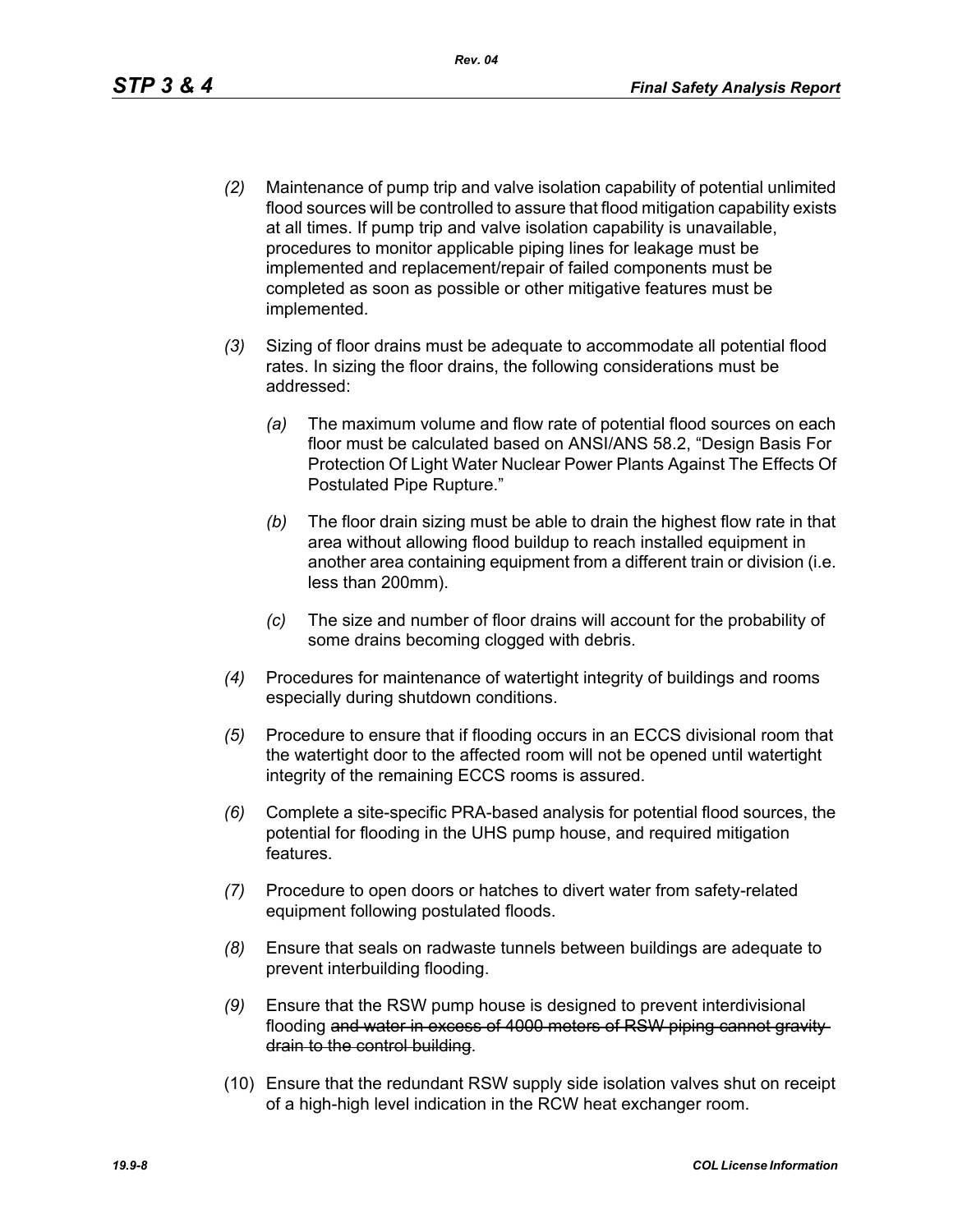#### **19.9.11 Actions to Avoid Loss of Decay Heat Removal and Minimize Shutdown Risk**

The following standard supplement addresses COL License Information Item 19.11.

Operating procedures to avoid loss of decay heat removal during shutdown condition will be developed and implemented. The procedures will be developed consistent with the plant operating procedure development plan in Section 13.5. **prior to fuel loading.** (COM 19.9-10) Procedures will include the following:

- *(1)* Recovery of failed operating RHR System.
- *(2)* Rapid implementation of standby RHR Systems if the initially operating RHR system cannot be restored.
- *(3)* Ensuring that instrumentation associated with the following functions is kept available if the system is not in maintenance:

–RPV isolation valves,

–ADS,

–HPCF,

–LPFL,

–RPV water level, pressure, and temperature,

- –RHR System alarms,
- –EDG,

–Refueling interlock,

–Flood detection and valve/pump trip circuits.

- *(4)* Use of alternate means of decay heat removal using non-safety grade equipment such as reactor water cleanup, fuel pool cooling, or the main condenser.
- *(5)* Use of alternate means for inventory control using non-safety grade equipment such as AC-independent water addition, CRD pump (i.e., increasing CRD flow), and main feedwater and condensate.
- *(6)* Recovery from loss of offsite power.
- *(7)* Boiling as a means of decay heat removal in Mode 5 with the RPV head removed including available makeup sources.
- *(8)* Conducting suppression pool maintenance, especially as it relates to reduced availability of ECCS suction sources.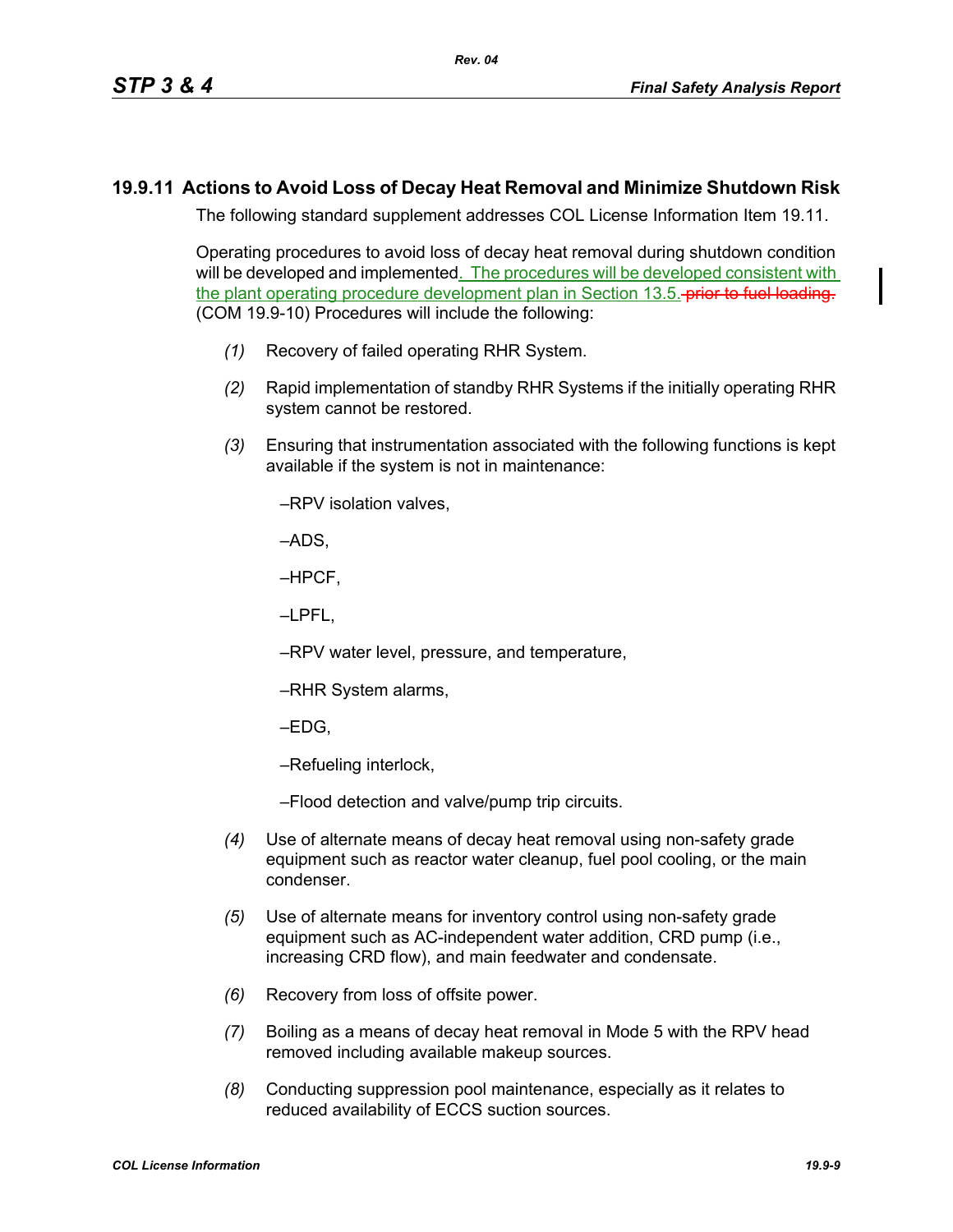- *(9)* Fire/flood watches during periods of degraded safety division physical integrity.
- *(10)* Ensuring that at least one division of safety equipment is not in maintenance and its physical barriers are intact at all times.
- *(11)* Fire fighting during shutdown.
- *(12)* Use of remote shutdown panel while the plant is shutdown.

To reduce other risks during shutdown, procedures will include the following:

- *(1)* Firefighting with part of the fire protection system in maintenance,
- *(2)* Outage planning using guidance from NUMARC-91-06,
- *(3)* Use of freeze seals and RIP and CRD replacement.
- *(4)* Verification of correct fuel loading during refueling.
- *(5)* Maintenance of secondary containment during Modes 3 and 4, when necessary.

## **19.9.12 Procedures for Operation of RCIC from Outside the Control Room**

STD DEP T1 2.4-3

*In the PRA fire analysis (Subsection 19M.6.2), credit is taken for operation of RCIC from outside the control room. The COL applicant will develop procedures and conduct training for such RCIC operation.*

*The procedure should be developed along the following lines:*

- *(1) Station operation personnel and provide communication at areas for manual operation of the RCIC suction valves (CST suction and suppression pool suction), RCIC turbine trip and throttle valve, RCIC turbine steam admission valve, outboard steam isolation valve, RPV injection valve, turbine speed control panel, and the Remote Shutdown Panel.*
- *(2) If the RCIC steam isolation valves are closed, open these valves from their MCCs. If necessary, disconnect power to the outboard steamline isolation valve and open it using the valve's manual handwheel.* Manually open the RPV Injection Valve at the local motor control center or by the hand-wheel at the valve if the electrical power is not available.
- *(3) Disconnect or de-energize all control signals to and from the turbine.* Manually close the drain valves from the steam supply to RCIC turbine and turbine drains to the drain tank.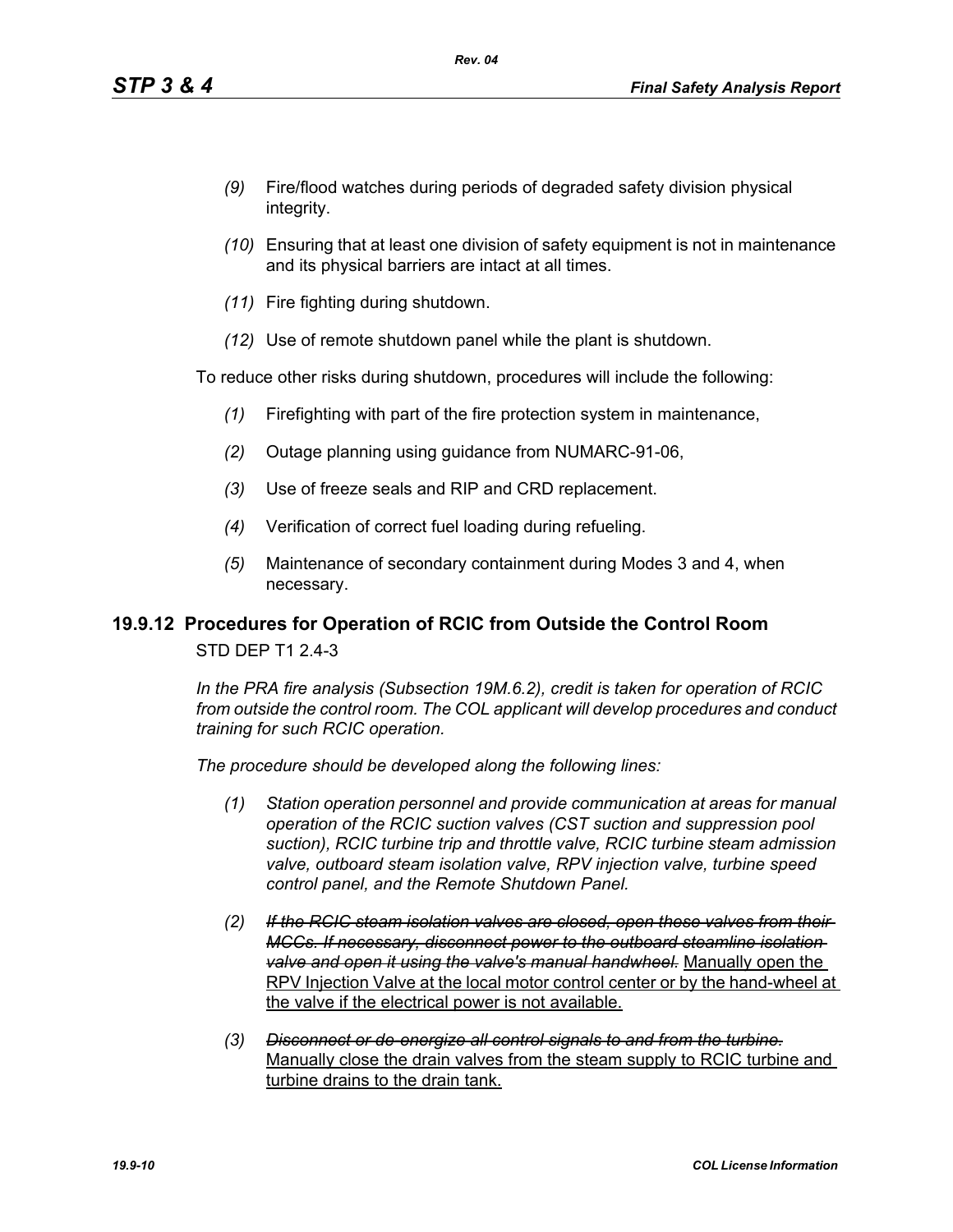- *(4) Close the turbine trip and throttle valve.* Manually open the turbine steam supply valve at the motor control center or by the hand-wheel at the valve if the electrical power is not available.
- *(5) Disconnect power to the motor-operated suction valve (CST or suppression pool, as required), steam admission valve, and manually open these valves using their handwheels.* If power supply is available, manually start the RCIC room air-handling unit from the motor control center.
- *(6) Use a portable speed sensing instrument to monitor turbine speed.* Start RHR A or B Loop in Suppression Pool Cooling mode from the Remote Shutdown Panel.
- *(7) Manually manipulate the trip and throttle valve and manually open the RPV injection valve using their handwheels. Control injection flow by manipulating the trip and throttle valve and operate the turbine below the overspeed trip value. If the turbine trips on overspeed, reset the trip and throttle valve, and manipulate this valve to operate the turbine.* Monitor RCIC operation at the Remote Shutdown Panel.
- *(8) Monitor RPV water level at the Remote Shutdown System. Maintain RPV water level between Level 3 (low level) and Level 8 (high level).* Manually switch the pump suction valve from CST to the Suppression Pool when CST water level drops below the low level setpoint.
- *(9)* Control reactor water level by switching RCIC into partial flow ON/OFF at the local control panel.
- *(10)* Monitor RPV water level at the Remote Shutdown System. Maintain RPV water level between Level 3 (low level) and Level 8 (high level).

The following standard supplement addresses COL License Information Item 19.12.

The operating procedures and training for the operation of RCIC from outside the control room will be developed and implemented. The procedures will be developed consistent with the plant operating procedure development plan in Section 13.5. Training on these procedures will be developed and implemented as described in Section 13.2. before fuel loading. (COM 19.9-11) The procedures will include the 10 provisions listed above.

## **19.9.13 ECCS Test and Surveillance Intervals**

The following standard supplement addresses COL License Information Item 19.13.

A plan and procedures to identify departures of the test and surveillance intervals assumed in Tables 19D.6-1 through 19D.6-12 will be developed and implemented. The procedures will be developed consistent with the plant operating procedure development plan in Section 13.5. prior to fuel loading. (COM.19.9-12)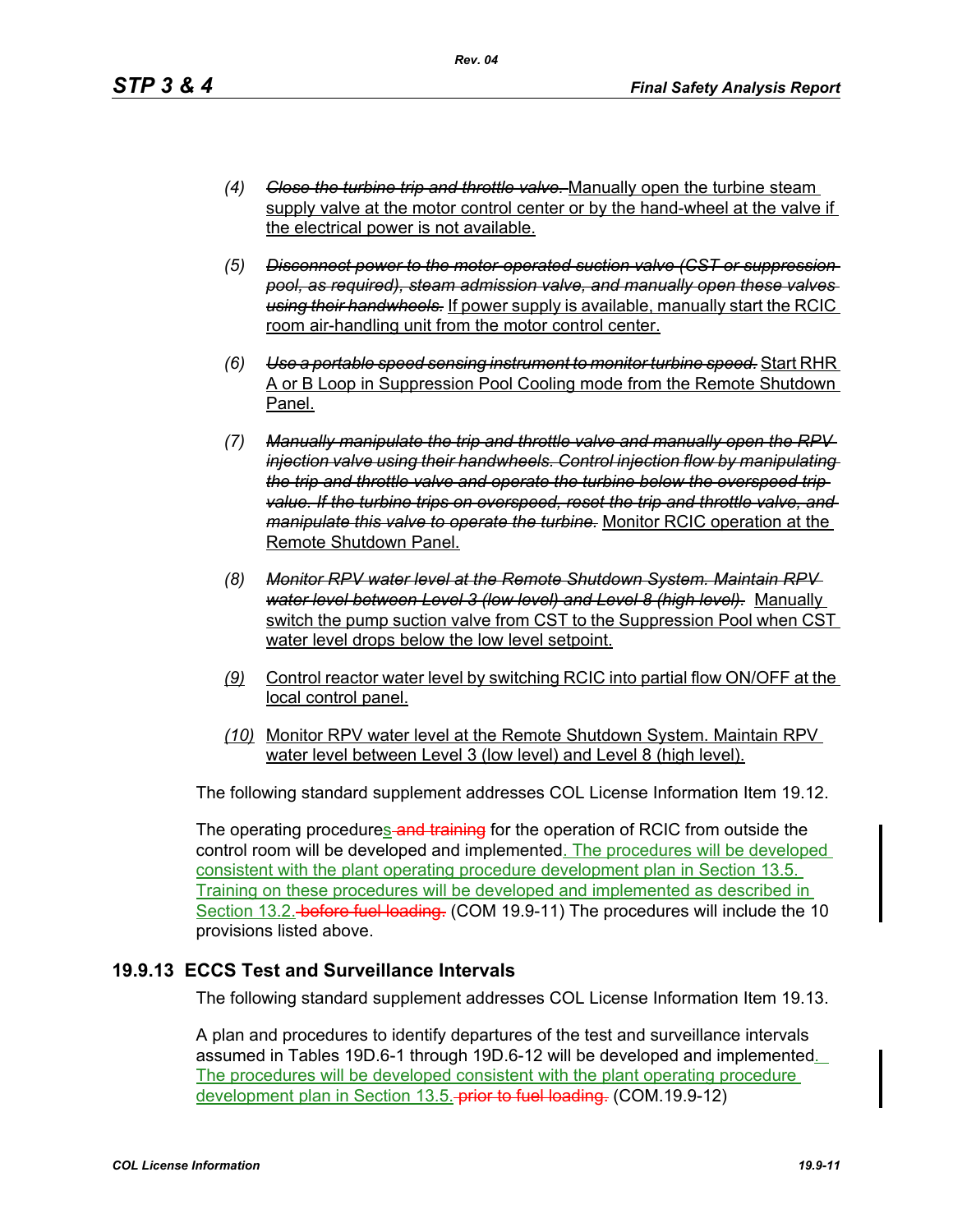# **19.9.14 Accident Management**

The following standard supplement addresses COL License Information Item 19.14.

The important operator actions will be included in the operating procedures and thetraining of these procedures that will be developed and implemented. The procedures will be developed consistent with the plant operating procedure development plan in Section 13.5 prior to fuel loading. Training on these procedures will be developed and implemented as described in Section 13.2. (COM 19.9-13) The human actions identified will be reviewed so that detailed procedures can be developed and the appropriate training conducted. These procedures will include the following:

- *(1)* Directions and guidance for operation of the Containment Overpressure System (COPS) shutoff valves should be developed. Appropriate care will be taken in the development of these procedures to ensure that the recovery of containment heat removal or containment sprays do not induce late containment structural failure. If a suppression pool water level of at least one meter above the top of the top horizontal connecting vent can be maintained following COPS operation, the Licensee may leave the shutoff valves open until after recovery of Containment Heat Removal since the fission product release will be dominated by the initial noble gas release. In addition, the procedure for closure of the shutoff valves will include steps for the reintroduction of nitrogen into the containment. In developing accident mitigation strategies, the licensee will examine the potential benefits of drywell spray operation if the containment fails in the drywell.
- *(2)* For human actions that are taken that rely on instrumentation that may be operating outside of the qualification range, the expected performance of the instrumentation will be determined and additional guidance provided to the operator if needed.
- *(3)* Accident management strategies will consider the potential for recriticality during the recovery. A possible strategy could be a caution for the operators and/or technical support staff to monitor the power level (perhaps indirectly via the rate of containment pressurization) and enter ATWS procedures as necessary.

The following supplement addresses the lower drywell flooder (LDF) operation in the event of a severe accident scenario that involves a core melt and vessel failure.

Strategies for primary containment flooding in the emergency procedure guidelines will incorporate generic industry guidance as necessary and use existing site specific design features to the extent possible to provide indication of and address flooding in the lower drywell when the lower drywell flooder (1) does not operate, (2) does not operate as designed, (3) prematurely operates resulting in an inadvertent pool of water in the lower drywell, and (4) operates as designed during a severe accident scenario that involves a core melt and vessel failure. The procedures will be developed consistent with the plant operating procedure development plan in Section 13.5, and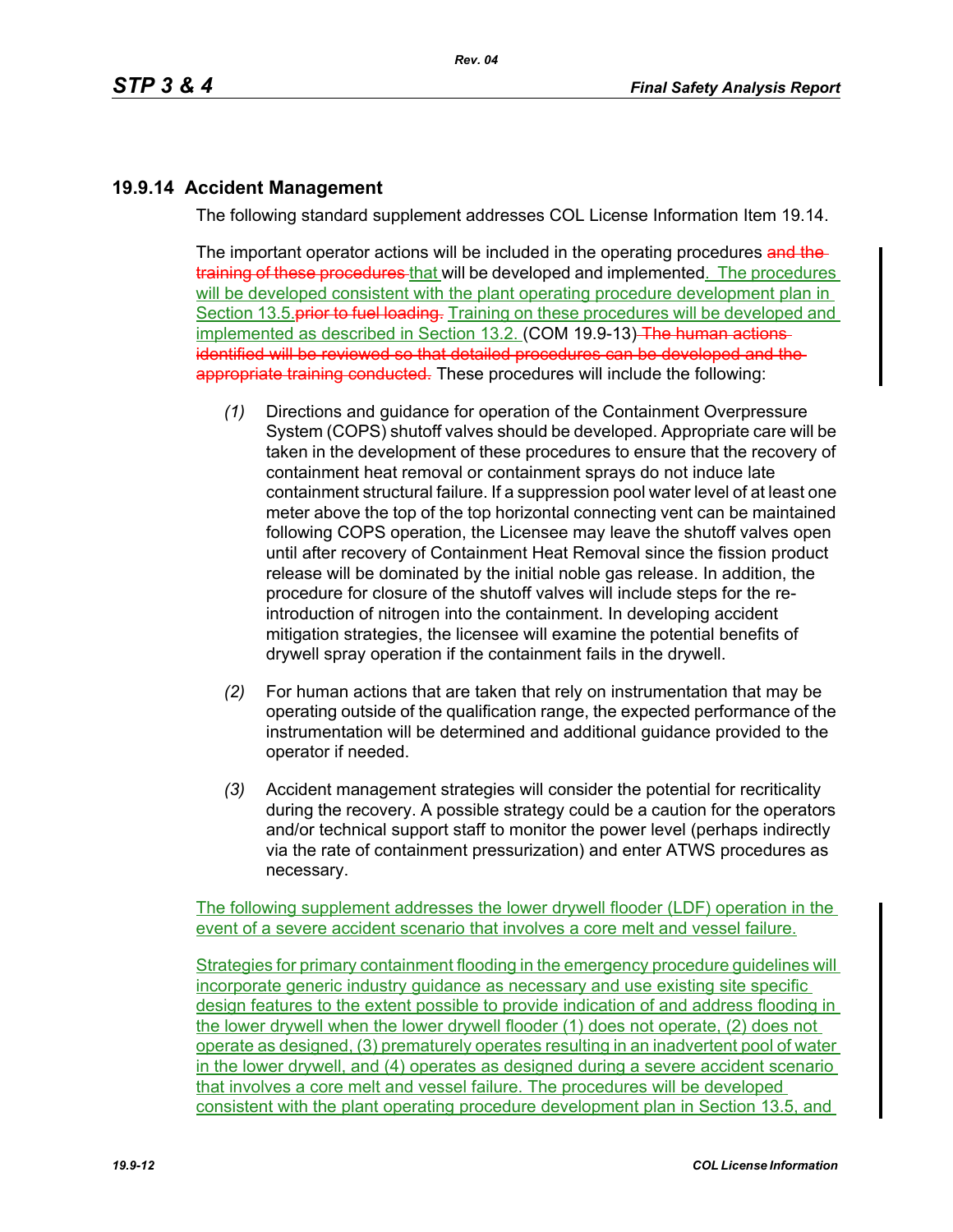training on the procedures will be developed and implemented as described in Section 13.2. (COM 19.9-30)

## **19.9.15 Manual Operation of MOVs**

The following standard supplement addresses COL License Information Item 19.15.

A procedure to operate motor operated valves manually will be developed and implemented. The procedure will be developed consistent with the plant operating procedure development plan in Section 13.5. prior to fuel loading. (COM 19.9-14)

## **19.9.16 High Pressure Core Flooder Discharge Valve**

The following standard supplement addresses COL License Information Item 19.16.

A procedure to verify that the HPCF discharge valve is in the locked-open position will be developed and implemented. The procedure will be developed consistent with the plant operating procedure development plan in Section 13.5. prior to fuel loading. (COM 19.9-15)

## **19.9.17 Capability of Containment Isolation Valves**

The following standard supplement addresses COL License Information Item 19.17.

Containment isolation valves are qualified by testing and analysis and by satisfying the stress and deformation criteria at the critical locations within valves. Operability is assured by meeting the requirements of the programs defined in Subsection 3.9.3.2, Pump and Valve Operability Assurance, and Subsection 3.9.6, Testing of Pumps and Valves, as supplemented in RAI 03.09.06-1, and Sections 3.10 and 3.11.

For containment isolation valves, the ASME Code Certified Stress Report will demonstrate that the stresses of containment isolation valves, when subjected to the severe accident loadings of 0.77 MPa internal pressure and 260 °C (500 °F) in combination with dead loads, do not exceed ASME Section III Service Level C limits. The individual parts of each valve will be verified not to exceed allowable structural capability limits under these severe accident conditions. In addition, the ASME Code Certified Stress Report will demonstrate the ultimate pressure capacity at 260 °C (500 °F) to be at least 1.03 MPa.

Acceptance Criteria for ITAAC 2.14.1.2 confirms the existence of an ASME Code Certified Stress Report for the containment pressure boundary components. The containment isolation valves are considered pressure boundary components, and are included in the separate ASME Code Certified Stress Reports. The Certified Stress Reports for the containment isolation valves will include the stress analysis for the severe accident conditions of 0.77 MPa and 260 °C (500 °F).

The stresses of the containment isolation valves will be demonstrated not to exceed ASME Section III service level C limits, and the ultimate pressure capability of the containment isolation valves will be demonstrated to be greater than 1.03 Mpa These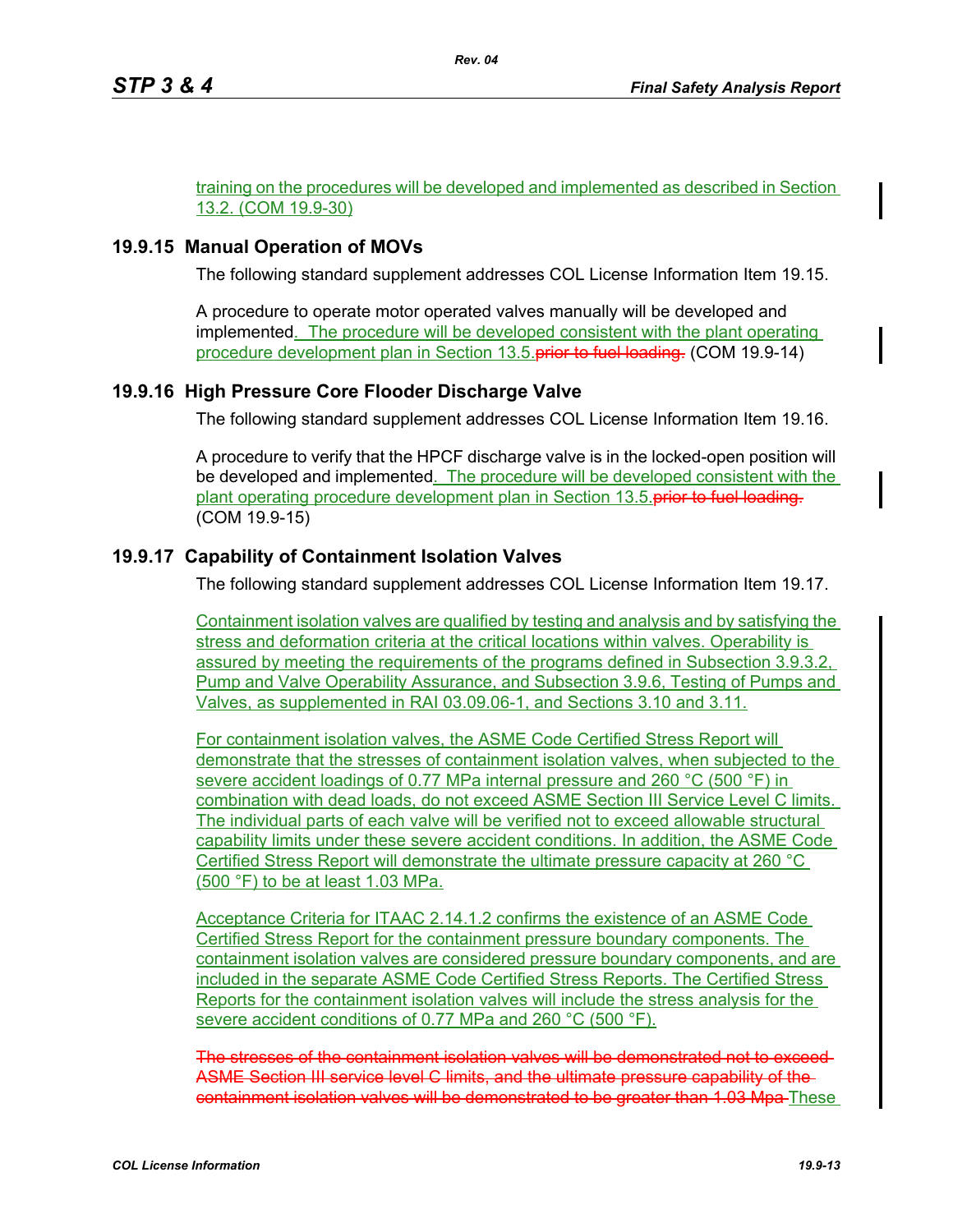actions will be completed prior to fuel loading. (COM 19.9-16) The FSAR will be updated in accordance with 10 CFR 50.71(e) based upon the results of this analysis.

#### **19.9.18 Procedure to Insure Sample Lines and Drywell Purge Lines Remain Closed During Operation**

*Rev. 04*

The following standard supplement addresses COL License Information Item 19.18.

Operating procedures and administrative controls to ensure that drywell purge and sample line valves are normally sealed and that the purge valves have motive power to the valve operators removed will be developed and implemented. The procedures will be developed consistent with the plant operating procedure development plan in Section 13.5. prior to fuel loading. (COM 19.9-17)

#### **19.9.19 Procedures for Combustion Turbine Generator to Supply Power to Condensate and Condensate Booster Pumps**

#### STD DEP 10.4-5

The following standard supplement addresses COL License Information Item 19.19.

Operating procedures to manual transfer the Combustion Turbine Generator (CTG) power to the condensate and condensate booster pumps and its support systems will be developed and implemented. The procedures will be developed consistent with the plant operating procedure development plan in Section 13.5. prior to fuel loading. (COM 19.9-18)

#### **19.9.20 Actions to Assure Reliability of Supporting RCW and RSW Systems**

The following standard supplement addresses COL License Information Item 19.19a.

Operating procedures to swap RCW and RSW operating pumps and heat exchangers at least once every month will be developed and implemented. The procedures will be developed consistent with the plant operating procedure development plan in Section 13.5. prior to fuel loading. (COM 19.9-19)

#### **19.9.21 Housing of ACIWA Equipment**

The following standard supplement addresses COL License Information Item 19.19b.

The capability of the building housing the ACIWA equipment to withstand site-specific seismic events, flooding, and other site-specific external events will be confirmed and will be included in the plant-specific PRA prior to fuel loading in accordance with 10 CFR 50.71(e)(h)(1). (COM 19.9-20)

Prior to fuel loading, the building that houses the ACIWA equipment will be verified to have a seismic high confidence low probability of failure (HCLPF) acceleration value of at least 0.5g. The methodology for HCLPF acceleration calculations will be consistent with that described in DCD Section 19I.1 for the ABWR seismic margins analysis. The FSAR will be updated in accordance with 10 CFR 50.71(e) based on this assessment. (COM 19.9-29)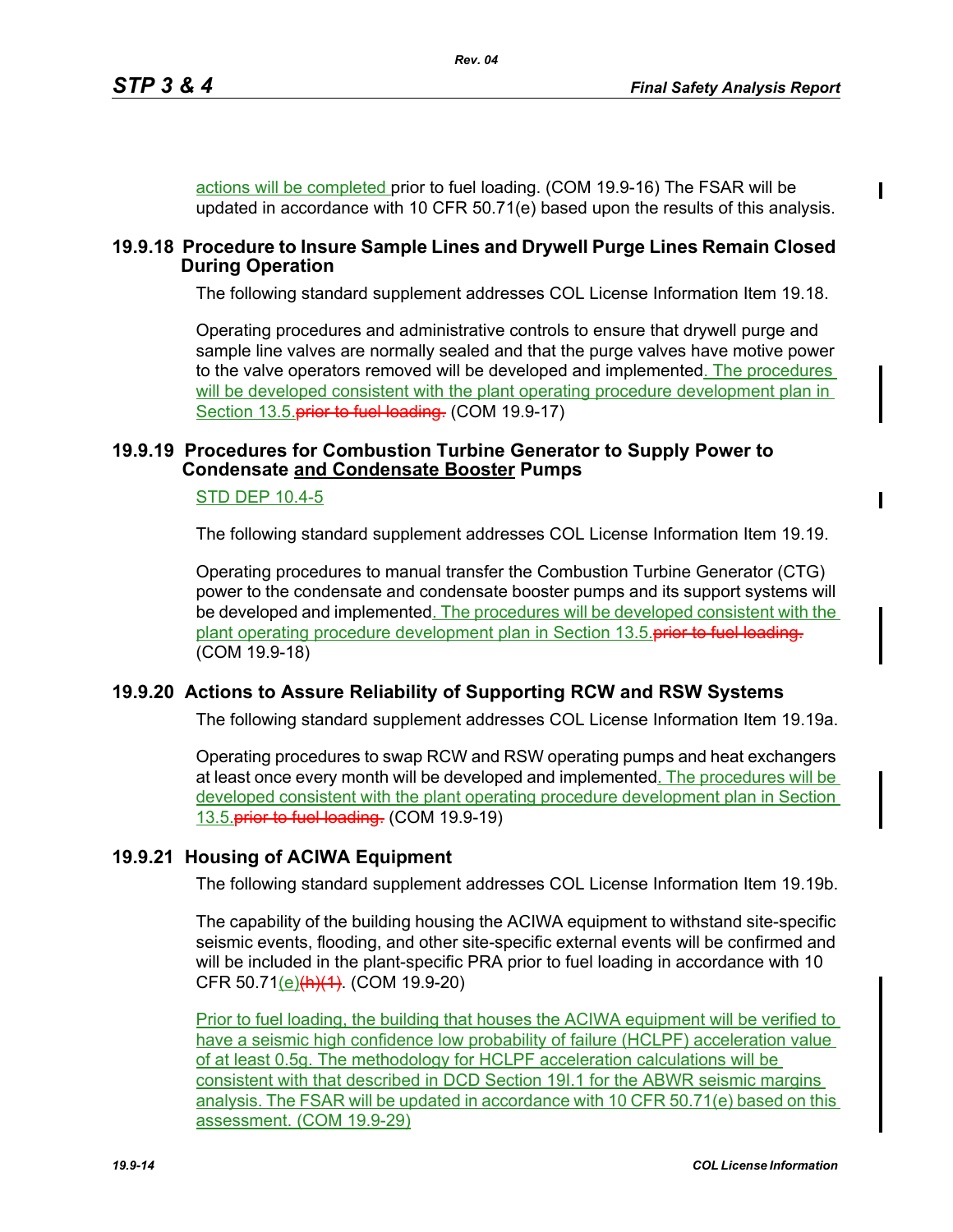## **19.9.22 Procedures to Assure SRV Operability During Station Blackout**

The following standard supplement addresses COL License Information Item 19.19c.

Operating procedures to align stored nitrogen bottles for SRVs will be developed and implemented. The procedures will be developed consistent with the plant operating procedure development plan in Section 13.5. **prior to fuel loading.** (COM 19.9-21)

## **19.9.23 Procedures for Ensuring Integrity of Freeze Seals**

The following standard supplement addresses COL License Information Item 19.19d.

The procedures to use and administratively control freeze seals will be developed and implemented. The procedures will be developed consistent with the plant operating procedure development plan in Section 13.5. **prior to fuel loading.** (COM 19.9-22) These procedures Procedures will ensure the integrity of the temporary boundary when freeze seals are used. Mitigative measures will be identified in advance, and appropriate back-up systems will be made available to minimize the effects of a loss of coolant inventory (See Subsection 19Q.8).

## **19.9.24 Procedures for Controlling Combustibles During Shutdown**

The following standard supplement addresses COL License Information Item 19.19e.

Administrative procedures to control combustibles and ignition sources will be developed and implemented. The procedures will be developed consistent with the plant operating procedure development plan in Section 13.5. prior to fuel loading. (COM 19.9-23)

## **19.9.25 Outage Planning and Control**

The following standard supplement addresses COL License Information Item 19.19f.

An outage planning and control program that is consistent with NUMARC 91-06 requirements will be developed and implemented. The procedures will be developed consistent with the plant operating procedure development plan in Section 13.5. beforefuel loading. (COM.19.9-24)

## **19.9.26 Reactor Service Water Systems Definition**

The following site-specific supplement addresses COL License Information Item 19.19g and accounts for departure STP DEP 9.2-5.

The STP site-specific applicant review of RSW and UHS design configurations and performance capabilities against those assumed and modeled in Subsection 19D.6.4.2 have been completed and the impact of any differences on the ABWR PRA results has been assessed. The overall results of the evaluation are bounded by the conclusions of the standard ABWR SSAR.19.3.1.5 Results in Perspective. The net impact of the STP-specific design shows a net decrease in risk as compared to the standard ABWR PRA.